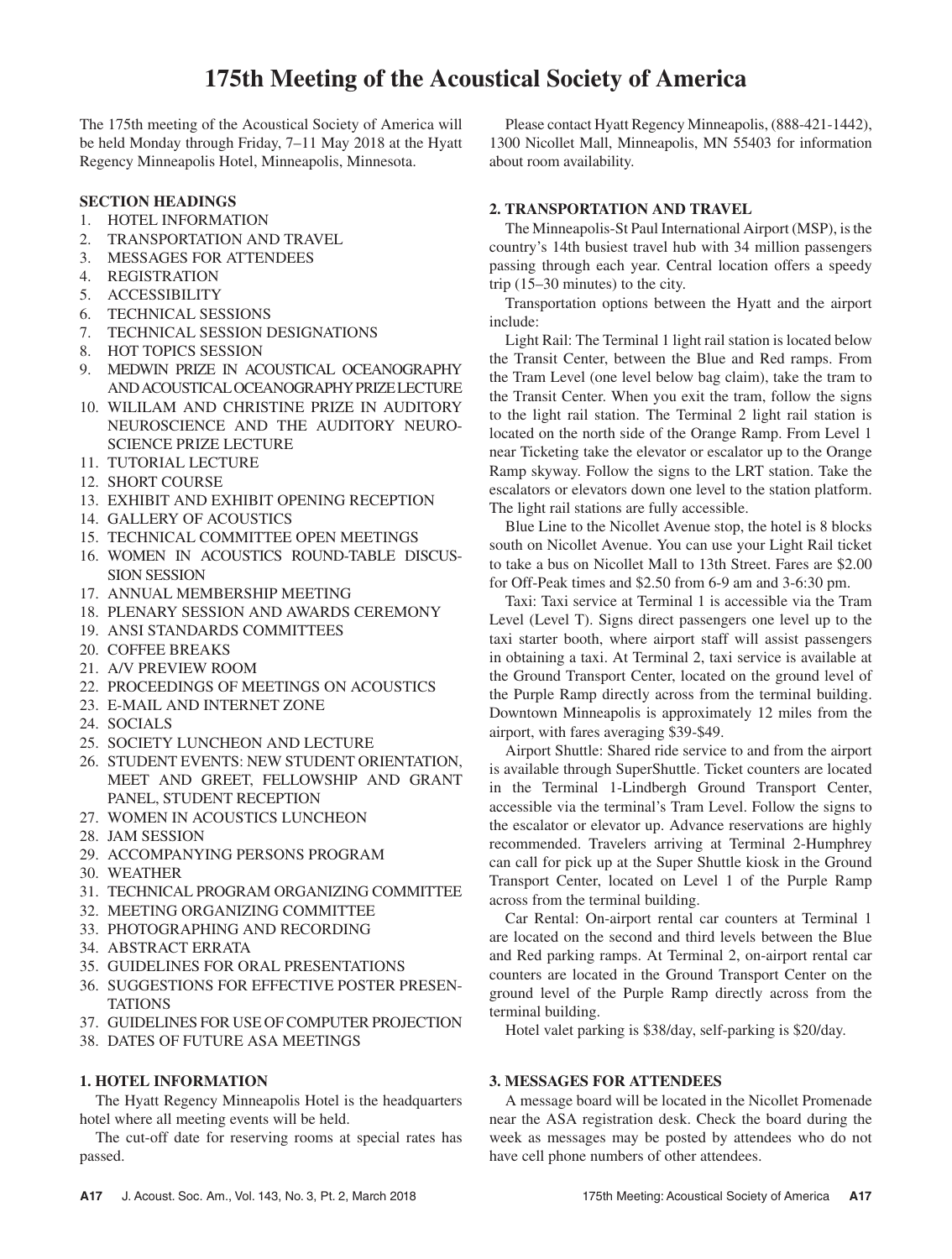#### **4. REGISTRATION**

Registration is required for all attendees and accompanying persons. Registration badges must be worn in order to participate in technical sessions and other meeting activities.

Registration will open on Monday, 7 May, at 7:30 a.m. in the Exhibit Hall (see floor plan on page A10).

Checks or travelers checks in U.S. funds drawn on U.S. banks and Visa, MasterCard and American Express credit cards will be accepted for payment of registration. Meeting attendees who have pre-registered may pick up their badges and registration materials at the pre-registration desk.

The registration fees (in USD) are \$650 for members of the Acoustical Society of America; \$800 for non-members, \$250 for Emeritus members (Emeritus status pre-approved by ASA), \$375 for ASA Early Career members (for ASA members within three years of their most recent degrees – proof of date of degree required), \$150 for ASA Student members, \$250 for students who are not members of ASA, \$25 for Undergraduate Students, and \$200 for accompanying persons.

One-day registration is available at \$375 for members and \$450 for nonmembers (one-day means attending the meeting on only one day either to present a paper and/or to attend sessions). A nonmember who pays the \$800 nonmember registration fee and simultaneously applies for Associate Membership in the Acoustical Society of America will be given a \$50 discount off their dues payment for 2018 dues.

Invited speakers who are members of the Acoustical Society of America are expected to pay the Member full-week or one-day registration fees. Nonmember invited speakers who participate in the meeting only on the day of their presentation may register without charge. The registration fee for nonmember invited speakers who wish to participate for more than one day is \$450 and includes a one-year Associate Membership in the ASA upon completion of an application form.

**Special note to students who pre-registered online: You will also be required to show your student id card when picking-up your registration materials at the meeting**.

#### **5. ACCESSIBLITY**

If you have special accessibility requirements, please indicate this below by informing ASA (1305 Walt Whitman Road, Suite 300, Melville, NY 11747-4300; asa@acousticalsociety.org) at a minimum of thirty days in advance of the meeting. Please provide a cell phone number, email address, and detailed information including the nature of the special accessibility so that we may contact you directly.

#### **6. TECHNICAL SESSIONS**

The technical program includes 101 sessions with 955 abstracts scheduled for presentation during the meeting.

A floor plan of the Hyatt Regency Minneapolis appears on page A10. Session Chairs have been instructed to adhere strictly to the printed time schedule, both to be fair to all speakers and to permit attendees to schedule moving from one session to another to hear specific papers. If an author is not present to deliver a lecture-style paper, the Session Chairs have been instructed either to call for additional discussion

of papers already given or to declare a short recess so that subsequent papers are not given ahead of the designated times.

Several sessions are scheduled in poster format, with the display times indicated in the program schedule.

#### **7. TECHNICAL SESSION DESIGNATIONS**

The first character is a number indicating the day the session will be held, as follows:

- 1-Monday, 7 May
- 2-Tuesday, 8 May
- 3-Wednesday, 9 May
- 4-Thursday, 10 May
- 5-Friday, 11 May

The second character is a lower case "a" for a.m., "p" for p.m., or "e" for evening corresponding to the time of day the session will take place. The third and fourth characters are capital letters indicating the primary Technical or Administrative Committee that organized the session using the following abbreviations or codes:

- AA Architectural Acoustics
- AB Animal Bioacoustics
- AO Acoustical Oceanography
- BA Biomedical Acoustics
- EA Engineering Acoustics
- ED Education in Acoustics
- ID Interdisciplinary
- MU Musical Acoustics
- NS Noise
- PA Physical Acoustics
- PP Psychological and Physiological Acoustics
- SA Structural Acoustics and Vibration
- SC Speech Communication
- SP Signal Processing in Acoustics
- UW Underwater Acoustics

In sessions where the same group is the primary organizer of more than one session scheduled in the same morning or afternoon, a fifth character, either lower-case "a", "b", or "c" is used to distinguish the sessions. Each paper within a session is identified by a paper number following the session-designating characters, in conventional manner. As hypothetical examples: paper 2pEA3 would be the third paper in a session on Tuesday afternoon organized by the Engineering Acoustics Technical Committee; 3pSAb5 would be the fifth paper in the second of two sessions on Wednesday afternoon sponsored by the Structural Acoustics and Vibration Technical Committee.

Note that technical sessions are listed both in the calendar and the body of the program in the numerical and alphabetical order of the session designations rather than the order of their starting times. For example, session 3aAA would be listed ahead of session 3aAO even if the latter session begins earlier in the same morning.

#### **8. HOT TOPICS SESSION**

The Hot Topics session (3pID) will be held on Wednesday, 9 May, at 2:15 p.m. in Greenway C/D. Papers will be presented on current topics in the fields of Engineering Acoustics, Signal Processing in Acoustics, and Structural Acoustics and Vibration.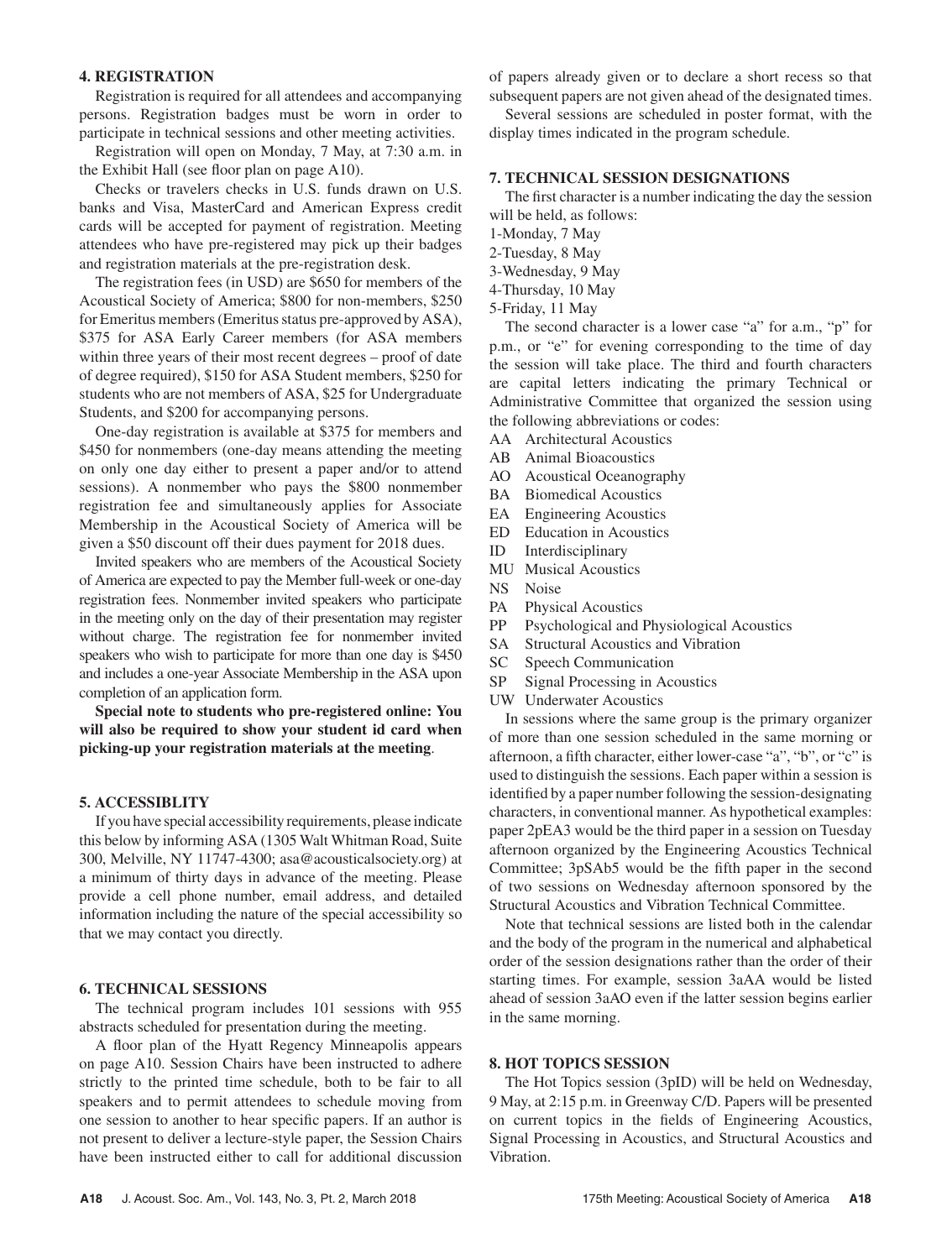## **9. MEDWIN PRIZE IN ACOUSTICAL OCEANOGRAPHY AND ACOUSTICAL OCEANOGAPHY PRIZE LECTURE**

The 2018 Medwin Prize in Acoustical Oceanography will be presented to Ying-Tsong Lin, Woods Hole Oceanographic Institution, at the Plenary Session on Wednesday, 9 May. Dr. Lin will present the Acoustical Oceanogaphy Prize Lecture on Tuesday, 8 May, at 11:00 a.m. in Session 2aAOb in Greenway A.

## **10. WILLIAM AND CHRISTINE HARTMANN PRIZE IN AUDITORY NEUROSCIENCE AND AUDITORY NEUROSCIENCE PRIZE LECTURE**

The 2018 William and Christine Prize in Auditory Neuroscience will be presented to Shihab Shamma, University of Maryland College Park, at the Plenary Session on Wednesday, 9 May. Dr. Shamma will present the Auditory Neuroscience Prize Lecture on Wednesday, 9 May, at 11:00 a.m. in Session 3aPPb in Nicollet D2.

## **11. TUTORIAL LECTURE ON HEARING LOSS AND THE FUTURE OF AUDITORY IMPLANTS**

A tutorial presentation titled "Hearing loss and the future of auditory implants" will be given by Andrew J. Oxenham, University of Minnesota, on Monday, 7 May, at 7:00 p.m. in Nicollet D2.

Lecture notes will be available at the meeting in limited supply; only preregistrants will be guaranteed receipt of a set of notes.

The registration fee is USD \$25 (USD \$12 for students with current student IDs).

# **12. SHORT COURSE ON OPEN SCIENCE AND RELATED TOPICS IN HEARING RESEARCH**

A short course on Open Science and Related Topics in Hearing Research will be given in two parts: Sunday, 6 May, from 1:00 p.m. to 5:00 p.m. and Monday, 7 May, from 8:30 a.m. to 12:30 p.m. in the Mirage Room.

The objective of this course is to introduce the various parts of Open Science and to provide researchers related to hearing research with hands-on tools and workflow examples for their everyday use.. Onsite registration at the meeting will be on a space-available basis.

#### **13. EXHIBIT AND EXHIBIT OPENING RECEPTION**

An instrument and equipment exhibit conveniently located near the registration area and meeting rooms, will be located in the Exhibit Hall adjacent to Nicollet Promenade.

The Exhibit will include computer-based instrumentation, scientific books, sound level meters, sound intensity systems, signal processing systems, devices for noise control and acoustical materials, active noise control systems and other exhibits on acoustics.

The Exhibit will open with an evening reception on Monday with lite snacks and a complimentary drink. Coffee breaks on Tuesday and Wednesday mornings will be held in the exhibit area as well as an afternoon break on Tuesday.

Exhibit hours are Sunday, 7 May, 5:30 p.m. to 7:00 p.m., Tuesday, 8 May, 9:00 a.m. to 5:00 p.m., and Wednesday, 9 May, 9:00 a.m. to 12:00 noon.

## **14. GALLERY OF ACOUSTICS**

The Technical Committee on Signal Processing in Acoustics will sponsor the 17th Gallery of Acoustics. Its purpose is to enhance ASA meetings by providing a setting for researchers to display their work to all meeting attendees in a forum emphasizing the diversity, interdisciplinary, and artistic nature of acoustics.

The Gallery of Acoustics will be on display in Nicottet Foyer, Monday to Thursday.

Ballots will be distributed to meeting attendees to rankorder the entries. A cash prize of USD \$400 and \$200 will be awarded to the winning and first runner-up entries, respectively.

## **15. TECHNICAL COMMITTEE OPEN MEETINGS**

Technical Committees will hold open meetings on Tuesday, Wednesday, and Thursday at the Hyatt Regency Minneapolis. The schedule and rooms for each Committee meeting are given on page A16.

These are working, collegial meetings. Much of the work of the Society is accomplished by actions that originate and are taken in these meetings including proposals for special sessions, workshops and technical initiatives. All meeting participants are cordially invited to attend these meetings and to participate actively in the discussions.

## **16. WOMEN IN ACOUSTICS ROUND-TABLE DISCUSSION SESSION**

The Women in Acoustics Committee is hosting a facilitated round-table discussion session from 1:30 p.m. to 2:30 p.m. on Tuesday, May 8, in the Exhibit Hall. Discussion topics will include navigating careers in academia, government, and industry; mentoring at all levels; work-life balance; and navigating power differentials in your career. Each table will have a topic leader to facilitate the informal discussions, and the attendees may choose which topic they would like to discuss. There will be an opportunity for attendees to switch tables to discuss a new topic at 2:00 p.m. While the discussions in this session will focus on women's experiences related to these topics, anyone interested in participating in these discussions is welcome to attend.

#### **17. ANNUAL MEMBERSHIP MEETING**

The Annual Membership Meeting of the Acoustical Society of America will be held at 3:30 p.m. on Wednesday, 9 May 2017, in Nicollet B/C at the Hyatt Regency Minneapolis Hotel, 1300 Nicollet Mall, Minneapolis, Minnesota 55403.

#### **18. PLENARY SESSION AND AWARDS CEREMONY**

A plenary session will be held Wednesday, 9 May, at 3:30 p.m. in Nicollet B/C.

ASA scholarship recipients and the Student Council Mentor Award recipient will be introduced. The Medwin Prize in Acoustical Oceanography will be presented to Ying-Tsong Lin. The William and Christine Hartmann Prize in Auditory Neuroscience will be presented to Shihab Shamma. The von Békésy Medal will be presented to David Kemp. The R. Bruce Lindsay Award will be presented to Yun Jing. The Helmholtz-Rayleigh Interdisciplinary Silver Medal in Physical Acoustics and Biomedical Acoustics will be presented to Kenneth S. Suslick, and the Gold Medal will be presented to William A. Yost.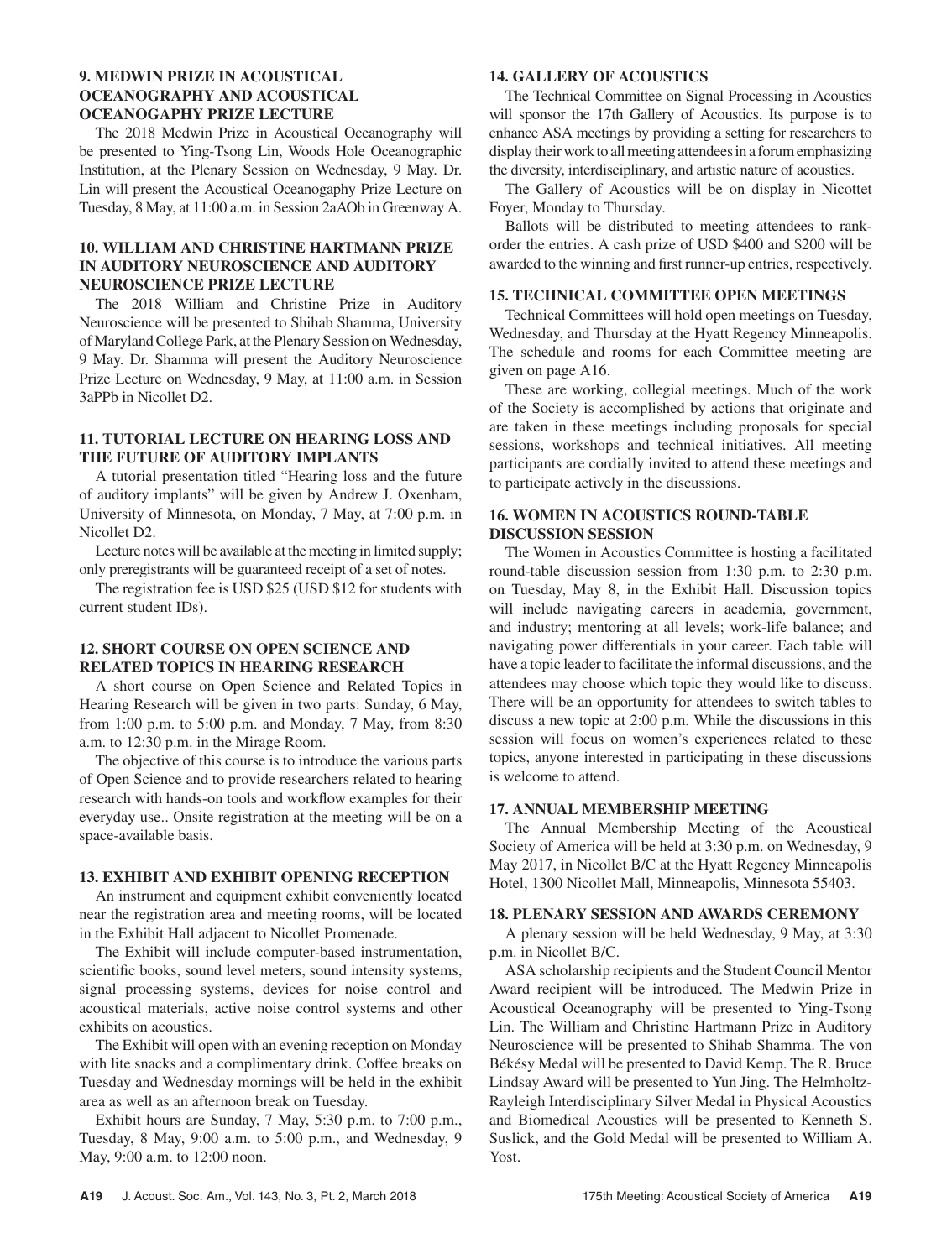Certificates will be presented to Fellows elected at the Boston meeting. See page 1875 for a list of fellows.

All attendees are welcome and encouraged to attend. Please join us to honor and congratulate these medalists and other award recipients.

#### **19. ANSI STANDARDS COMMITTEES**

Meetings of ANSI Accredited Standards Committees will be held at the Minneapolis meeting.

Meetings of selected advisory working groups are often held in conjunction with Society meetings and are listed in the Schedule of Committee Meetings and Other Events on page A16 or on the standards bulletin board in the registration area, e.g., S12/WGI8-Room Criteria.

People interested in attending and in becoming involved in working group activities should contact the ASA Standards Manager for further information about these groups, or about the ASA Standards Program in general, at the following address: Neil Stremmel, ASA Standards Manager, Standards Secretariat, Acoustical Society of America, 1305 Walt Whitman Road, Suite 300, Melville, NY 11747-4300; T.: 631- 390-0215; F: 631-923-2875; E: asastds@acousticalsociety.org

#### **20. COFFEE BREAKS**

Morning coffee breaks will be held each day from 9:30 a.m. to 11:00 a.m. The breaks on Monday, Thursday, and Friday will be held in Nicollet Foyer. The breaks on Tuesday and Wednesday will be held in the Exhibit Hall. There will also be an afternoon break on Tuesday from 2:30 p.m. to 3:45 p.m. in the Exhibit Hall.

#### **21. A/V PREVIEW ROOM**

Greenway E on the third floor will be set up as an  $A/V$ preview room for authors' convenience, and will be available on Monday through Thursday from 7:00 a.m. to 5:00 p.m. and Friday from 7:00 a.m. to 12:00 noon.

#### **22. PROCEEDINGS OF MEETINGS ON ACOUSTICS (POMA)**

The Minneapolis meeting will have a published proceedings, and submission is optional. The proceedings will be a separate volume of the online journal, "Proceedings of Meetings on Acoustics" (POMA). This is an open access journal, so that its articles are available in pdf format for downloading without charge to anyone in the world. Authors who are scheduled to present papers at the meeting are encouraged to prepare a suitable version in pdf format that will appear in POMA. It is not necessary to wait until after the meeting to submit one's paper to POMA. Further information regarding POMA can be found at the site http://acousticsauthors.org. Published papers from previous meeting can be seen at the site http://asadl/poma.

#### **23. E-MAIL AND INTERNET ZONE**

Wi-Fi will be available in all ASA meeting rooms and spaces.

Computers providing e-mail access will be available 7:00 a.m. to 5:00 p.m., Monday to Thursday and 7:00 a.m. to 12:00 noon on Friday on the first floor in Nicollet Promenade.

Tables with power cords will be set up in Nicollet Promenade for attendees to gather and to power-up their electronic devices.

#### **24. SOCIALS**

Socials will be held on Tuesday and Thursday evenings, 6:00 p.m. to 7:30 p.m. in the Exhibit Hall.

The ASA hosts these social hours to provide a relaxing setting for meeting attendees to meet and mingle with their friends and colleagues as well as an opportunity for new members and first-time attendees to meet and introduce themselves to others in the field. A second goal of the socials is to provide a sufficient meal so that meeting attendees can attend the open meetings of Technical Committees that begin immediately after the socials

## **25. SOCIETY LUNCHEON AND LECTURE**

The Society Luncheon and Lecture, sponsored by the College of Fellows, will be held Thursday, 10 May, at 12:00 noon in the Regency Room. The program will be presented by members of Cantus, the acclaimed men's vocal ensemble (cantussings.org). Cantus has been lauded as the premier men's vocal ensemble in the United States. They are committed to ensuring the future of ensemble singing by mentoring young singers and educators. Since the very early years, Cantus has been offering master classes and lectures

This luncheon is open to all attendees and their guests Purchase your tickets at the Registration Desk before 10:00 a.m. on Wednesday, 4 December. The cost is USD \$30.00 per ticket.

#### **26. STUDENT EVENTS: NEW STUDENTS ORIENTATION, MEET AND GREET, STUDENT RECEPTION**

Follow the student twitter throughout the meeting @ASAStudents.

A New Students Orientation will be held on Monday, 7 May, from 5:00 p.m. to 5:30 p.m. in Nicollet C. This will be followed by the Student Meet and Greet from 5:30 p.m. to 6:45 p.m. in Greenway F/G where refreshments and a cash bar will be available.

The Students' Reception will be held on Wednesday, 9 May, from 6:00 p.m. to 8:00 p.m. in the Regency Room. This reception, sponsored by the Acoustical Society of America and supported by the National Council of Acoustical Consultants, will provide an opportunity for students to meet informally with fellow students and other members of the Acoustical Society. All students are encouraged to attend, especially students who are first time attendees or those from smaller universities.

To encourage student participation, limited funds are available to defray partially the cost of travel expenses of students to attend Acoustical Society meetings. Instructions for applying for travel subsidies are given in the Call for Papers which can be found online at http://acousticalsociety. org. The deadline for the present meeting has passed but this information may be useful in the future.

## **27. WOMEN IN ACOUSTICS LUNCHEON**

The Women in Acoustics luncheon will be held at 11:30 a.m. on Wednesday, 9 May, in the Regency Room. Those who wish to attend must purchase their tickets in advance by 10:00 a.m. on Tuesday, 8 May. The fee is USD \$30 for non-students and USD\$15 for students.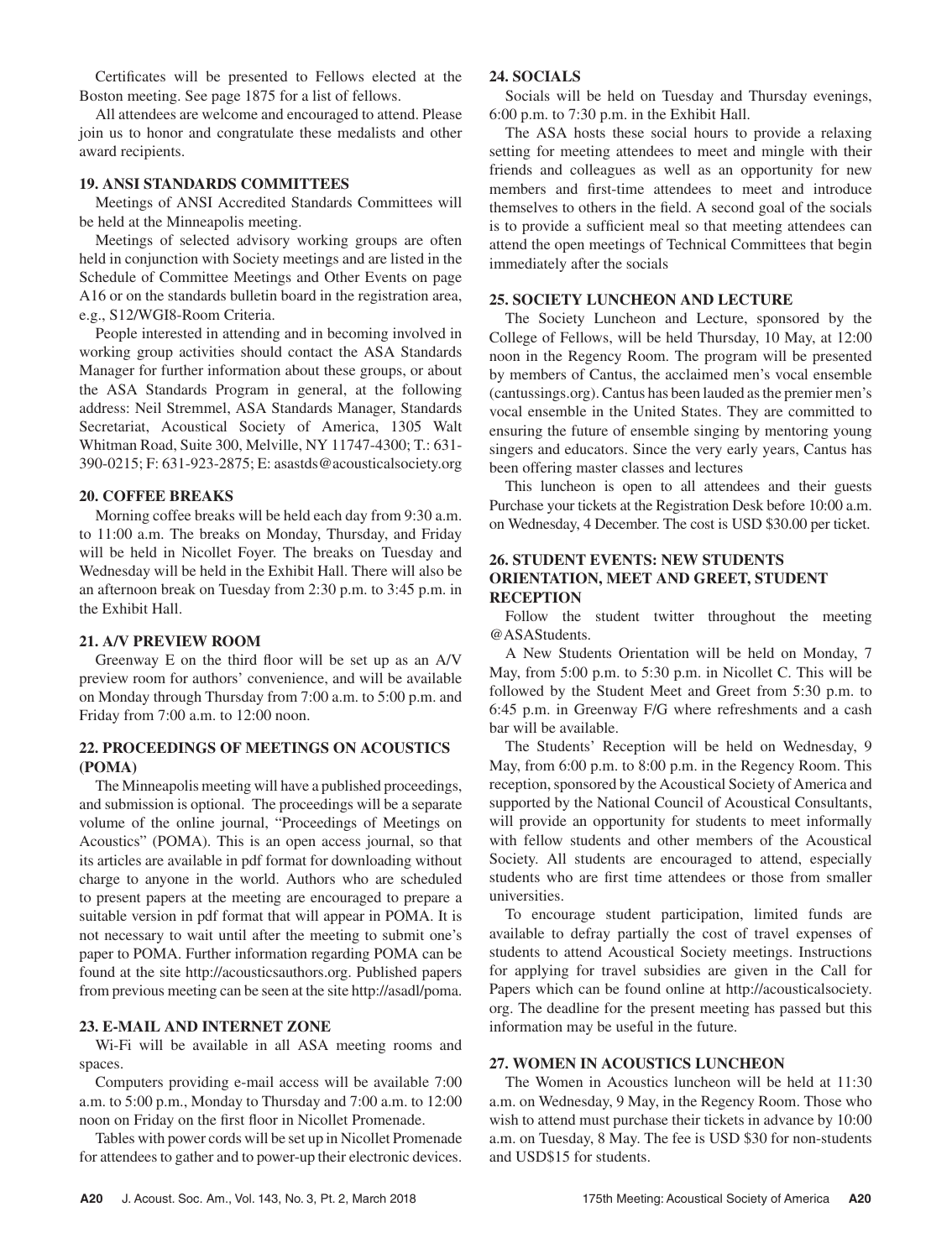#### **28. JAM SESSION**

You are invited on Wednesday night, 5 December, from 8:00 p.m. to midnight in Nicollet D for the ASA Jam. Bring your axe, horn, sticks, voice, or anything else that makes music. Musicians and non-musicians are all welcome to attend. A full PA system, backline equipment, guitars, bass, keyboard, and drum set will be provided. All attendees will enjoy live music, a cash bar with snacks, and all-around good times. Don't miss out.

#### **29. ACCOMPANYING PERSONS PROGRAM**

Spouses and other visitors are welcome at the Minneapolis meeting. The on-site registration fee for accompanying persons is USD \$200. A hospitality room for accompanying persons will be open in the Regency Room from 8:00 a.m. to 10:00 a.m. Monday through Friday. This entitles you access to the accompanying persons room, social events on Tuesday and Thursday, the Jam Session, and the Plenary Session on Wednesday afternoon.

The program will include speakers on the history and culture of the city. Check the meeting website for updated information.

Minneapolis is a city rich in music, architecture and cultural institutions, as well as a hub for sports and shopping. Within a short walk of the hotel are dozens of museums and landmarks as well as a broad range of culinary experiences. There are also a variety of excellent tours to choose from.

#### **30. WEATHER**

In Minneapolis, the month of May is characterized by rapidly rising daily high temperatures, with daily highs increasing by 10°F, from 64°F to 74°F over the course of the month, and rarely exceeding 85°F or dropping below 51°F. The average high and low temperatures are 66°F and 46°F, respectively. The probability of rainfall is 32% during the beginning of May.

## **31. TECHNICAL PROGRAM ORGANIZING COMMITTEE**

Andrew J. Oxenham, Chair; David P. Knobles, Acoustical Oceanography; David Mann, Animal Bioacoustics; Ian Hoffman, Shane Kanter, Architectural Acoustics; Siddhartha Sikdar, Kang Kim, Subha Maruvada, Biomedical Acoustics; Daniel Russell, Education in Acoustics; Kenneth M. Walsh, Engineering Acoustics; Whitney Coyle and Peter Rucz, Musical Acoustics; William J. Murphy, Noise, Michael Haberman and Kevin Lee, Physical Acoustics; Anna Diedesch, Psychological and Physiological Acoustics; Buye Xu, Ballard Blair, Signal Processing in Acoustics; Melissa Baese-Berk, Kristin Van Engen, Speech Communication; Benjamin Shafer, Robert A. Koch, Structural Acoustics and Vibration; Julien Bonnel, Underwater Acoustics; Kelly Whiteford, Vahid Naderyan, Jonathan Weber, Student Council.

#### **32. MEETING ORGANIZING COMMITTEE**

Peggy B. Nelson and Bruce C. Olson, Cochairs; Andrew J. Oxenham, Technical Program Chair; Benjamin Munson and Adam Svec, Student Coordinators; Matt Hildebrand, Signs; Alan Nelson and Milton Salcedo, Accompanying Persons.

## **33. PHOTOGRAPHING AND RECORDING**

Photographing and recording during regular sessions are not permitted without prior permission from the Acoustical Society.

## **34. ABSTRACT ERRATA**

This meeting program is Part 2 of the March 2018 issue of *The Journal of the Acoustical Society of America*. Corrections, for printer's errors only, may be submitted for publication in the Errata section of the *Journal*.

## **35. GUIDELINES FOR ORAL PRESENTATIONS Preparation of Visual Aids**

- See the guidelines for computer projection in section 41 below.
- Allow at least one minute of your talk for each slide (e.g., PowerPoint). No more than 12 slides for a 15-minute talk (with 3 minutes for questions and answers).
- Minimize the number of lines of text on one visual aid. 12 lines of text should be a maximum. Include no more than 2 graphs/plots/figures on a single slide. Generally, too little information is better than too much.
- Presentations should contain simple, legible text that is readable from the back of the room.
- Characters should be at least 0.25 inches (6.5 mm) in height to be legible when projected. A good rule of thumb is that text should be 20 point or larger (including labels in inserted graphics). Anything smaller is difficult to read.
- Make symbols at least 1/3 the height of a capital letter.
- For computer presentations, use all of the available screen area using landscape orientation with very thin margins. If your institutions logo must be included, place it at the bottom of the slide.
- Sans serif fonts (e.g., Arial, Calibri, and Helvetica) are much easier to read than serif fonts (e.g., Times New Roman) especially from afar. Avoid thin fonts (e.g., the horizontal bar of an e may be lost at low resolution thereby registering as a c.)
- Do not use underlining to emphasize text. It makes the text harder to read.
- All axes on figures should be labeled.
- No more than 3–5 major points per slide.
- Consistency across slides is desirable. Use the same background, font, font size, etc. across all slides.
- Use appropriate colors. Avoid complicated backgrounds and do not exceed four colors per slide. Backgrounds that change from dark to light and back again are difficult to read. Keep it simple.
- If using a dark background (dark blue works best), use white or yellow lettering. If you are preparing slides that may be printed to paper, a dark background is not appropriate.
- If using light backgrounds (white, off-white), use dark blue, dark brown or black lettering.
- DVDs should be in standard format.

#### **Presentation**

• Organize your talk with introduction, body, and summary or conclusion. Include only ideas, results, and concepts that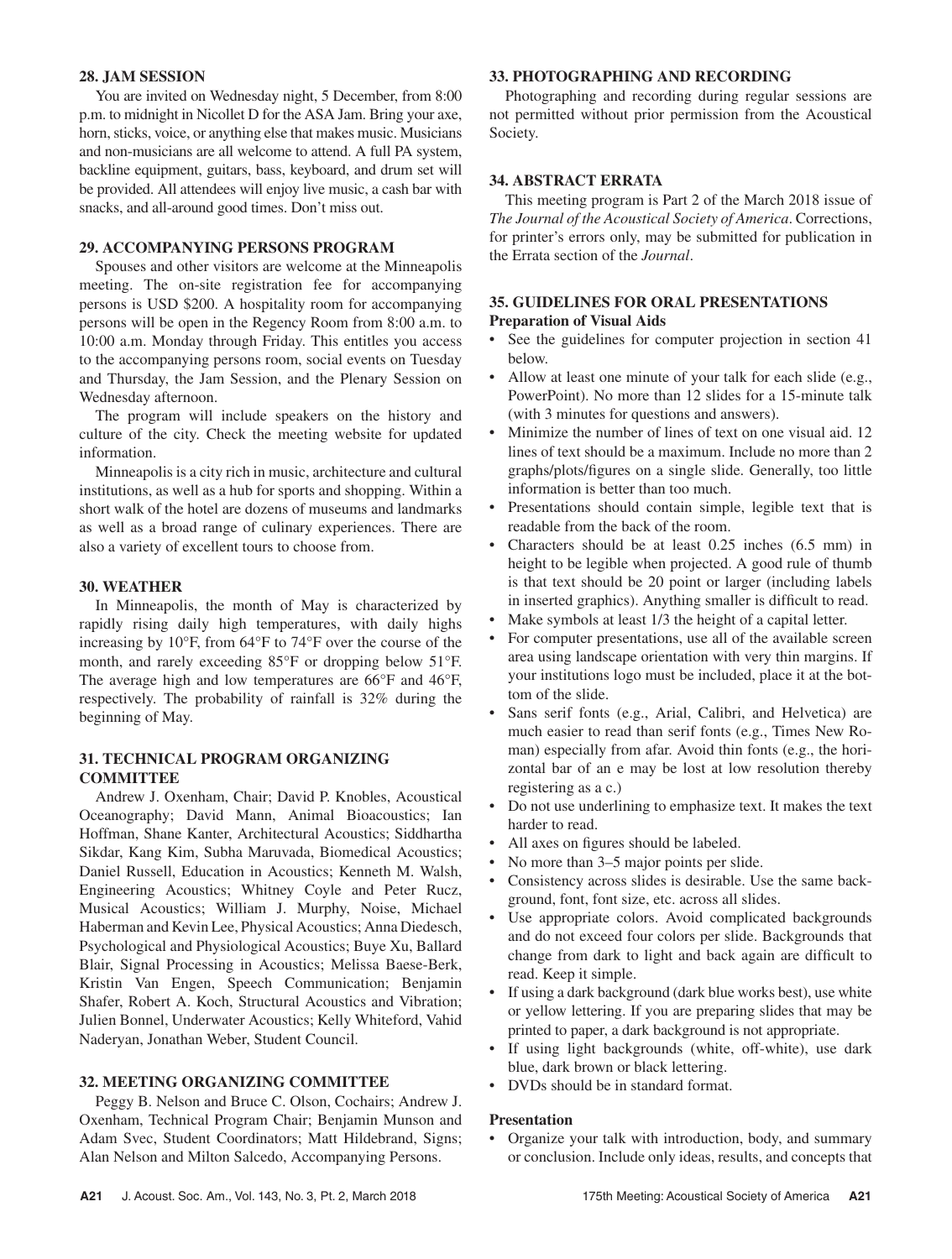can be explained adequately in the allotted time. Four elements to include are:

- Statement of research problem
- Research methodology
- Review of results
- Conclusions
- Generally, no more than  $3-5$  key points can be covered adequately in a 15-minute talk so keep it concise.
- Rehearse your talk so you can confidently deliver it in the allotted time. Session Chairs have been instructed to adhere to the time schedule and to stop your presentation if you run over.
- An A/V preview room will be available for viewing computer presentations before your session starts. It is advisable to preview your presentation because in most cases you will be asked to load your presentation onto a computer which may have different software or a different configuration from your own computer.
- Arrive early enough so that you can meet the session chair, load your presentation on the computer provided, and familiarize yourself with the microphone, computer slide controls, laser pointer, and other equipment that you will use during your presentation. There will be many presenters loading their materials just prior to the session so it is very important that you check that all multi-media elements (e.g., sounds or videos) play accurately prior to the day of your session.
- Each time you display a visual aid the audience needs time to interpret it. Describe the abscissa, ordinate, units, and the legend for each figure. If the shape of a curve or some other feature is important, tell the audience what they should observe to grasp the point. They won't have time to figure it out for themselves. A popular myth is that a technical audience requires a lot of technical details. Less can be more.
- Turn off your cell phone prior to your talk and put it away from your body. Cell phones can interfere with the speakers and the wireless microphone.

# **36. SUGGESTIONS FOR EFFECTIVE POSTER PRESENTATIONS**

#### **Content**

The poster should be centered around two or three key points supported by the title, figures, and text. The poster should be able to "stand alone." That is, it should be understandable even when you are not present to explain, discuss, and answer questions. This quality is highly desirable since you may not be present the entire time posters are on display, and when you are engaged in discussion with one person, others may want to study the poster without interrupting an ongoing dialogue.

- To meet the "stand alone" criteria, it is suggested that the poster include the following elements, as appropriate:
	- Background
	- Objective, purpose, or goal
	- Hypotheses
	- Methodology
	- Results (including data, figures, or tables)
	- Discussion
	- Implications and future research
	- References and Acknowledgment

# **Design and layout**

- A board approximately 8 ft. wide  $\times$  4 ft. high will be provided for the display of each poster. Supplies will be available for attaching the poster to the display board. Each board will be marked with an abstract number.
- Typically posters are arranged from left to right and top to bottom. Numbering sections or placing arrows between sections can help guide the viewer through the poster.
- Centered at the top of the poster, include a section with the abstract number, paper title, and author names and affiliations. An institutional logo may be added. Keep the design relatively simple and uncluttered. Avoid glossy paper.

# **Lettering and text**

- Font size for the title should be large (e.g., 70-point font)
- Font size for the main elements should be large enough to facilitate readability from 2 yards away (e.g., 32 point font). The font size for other elements, such as references, may be smaller (e.g., 20–24 point font).
- Sans serif fonts (e.g., Arial, Calibri, Helvetica) are much easier to read than serif fonts (e.g., Times New Roman).
- Text should be brief and presented in a bullet-point list as much as possible. Long paragraphs are difficult to read in a poster presentation setting.

# **Visuals**

- Graphs, photographs, and schematics should be large enough to see from 2 yards (e.g.,  $8 \times 10$  inches).
- Figure captions or bulleted annotation of major findings next to figures are essential. To ensure that all visual elements are "stand alone," axes should be labeled and all symbols should be explained.
- Tables should be used sparingly and presented in a simplified format.

# **Presentation**

- Prepare a brief oral summary of your poster and short answers to likely questions in advance.
- The presentation should cover the key points of the poster so that the audience can understand the main findings. Further details of the work should be left for discussion after the initial poster presentation.
- It is recommended that authors practice their poster presentation in front of colleagues before the meeting. Authors should request feedback about the oral presentation as well as poster content and layout.

# **Other suggestions**

• You may wish to prepare reduced-size copies of the poster (e.g.,  $8 \frac{1}{2} \times 11$  sheets) to distribute to interested audience members.

## **37. GUIDELINES FOR USE OF COMPUTER PROJECTION**

A PC computer with monaural audio playback capability and projector will be provided in each meeting room on which all authors who plan to use computer projection should load their presentations. Authors should bring computer presentations on a CD or USB drive to load onto the provided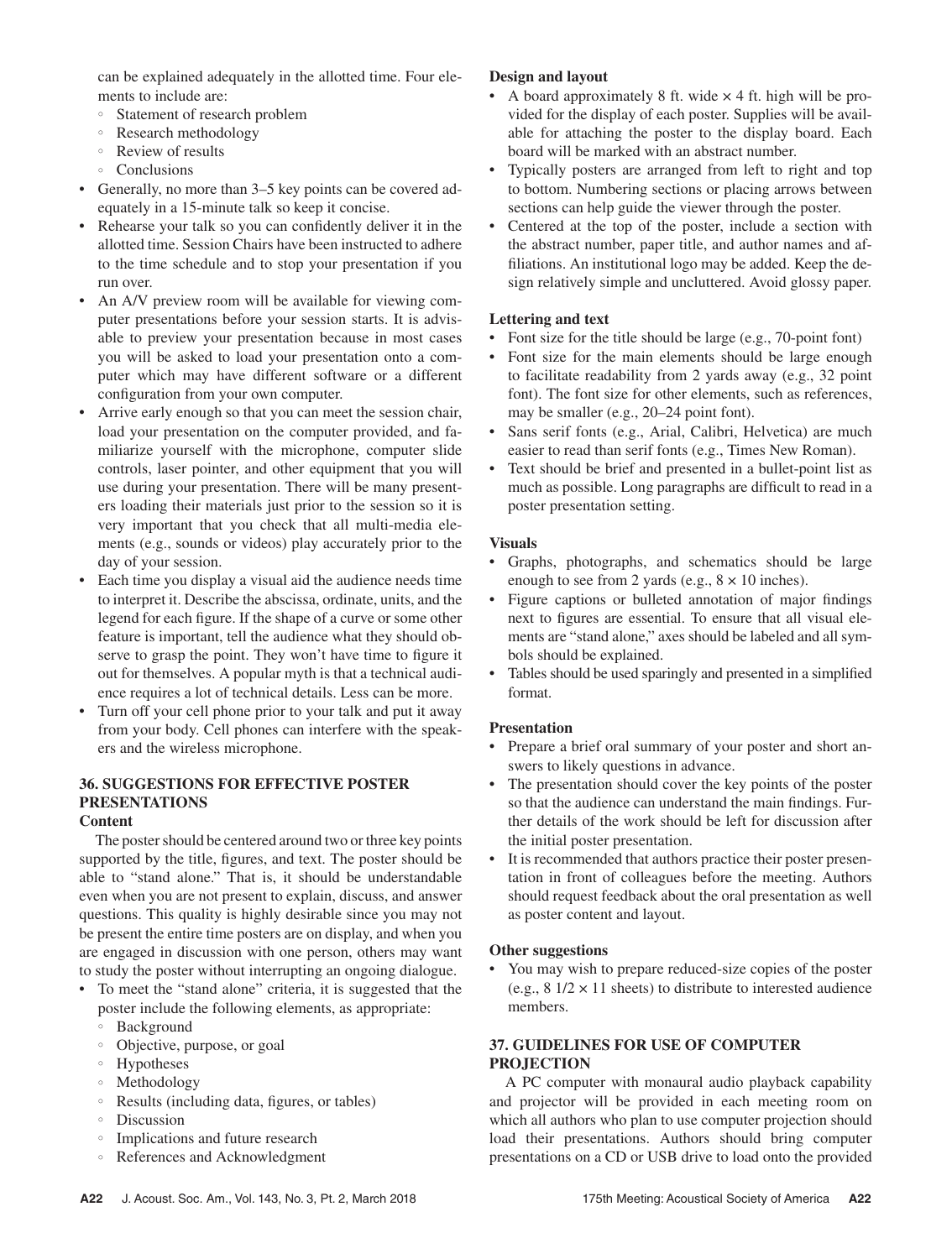computer and should arrive at the meeting rooms at least 30 minutes before the start of their sessions. Assistance in loading presentations onto the computers will be provided.

Note that only PC format will be supported so authors using Macs must save their presentations for projection in PC format. Also, authors who plan to play audio during their presentations should insure that their sound files are also saved on the CD or USB drive.

#### **Introduction**

It is essential that each speaker who plans to use his/her own laptop connect to the computer projection system in the A/V preview room prior to session start time to verify that the presentation will work properly. Technical assistance is available in the A/V preview room at the meeting, but not in session rooms. Presenters whose computers fail to project for any reason will not be granted extra time.

#### **Guidelines**

- Set your computer's screen resolution to 1024x768 pixels or to the resolution indicated by the AV technical support. If it looks OK, it will probably look OK to your audience during your presentation.
- Remember that graphics can be animated or quickly toggled among several options: Comparisons between figures may be made temporally rather than spatially.
- Animations often run more slowly on laptops connected to computer video projectors than when not so connected. Test the effectiveness of your animations before your assigned presentation time on a similar projection system (e.g., in the A/V preview room). Avoid real-time calculations in favor of pre-calculation and saving of images.
- If you will use your own laptop instead of the computer provided, connect your laptop to the projector during the question/answer period of the previous speaker. It is good protocol to initiate your slide show (e.g., run PowerPoint) immediately once connected, so the audience doesn't have to wait. If there are any problems, the session chair will endeavor to assist you, but it is your responsibility to ensure that the technical details have been worked out ahead of time.
- During the presentation have your laptop running with main power instead of using battery power to insure that the laptop is running at full CPU speed. This will also guarantee that your laptop does not run out of power during your presentation.

# **Specific Hardware Configurations Macintosh**

Older Macs require a special adapter to connect the video output port to the standard 15-pin male DIN connector. Make sure you have one with you.

- Hook everything up before powering anything on. (Connect the computer to the RGB input on the projector).
- Turn the projector on and boot up the Macintosh. If this doesn't work immediately, you should make sure that your monitor resolution is set to 1024x768 for an XGA projector or at least 640x480 for an older VGA projector. (1024x768 will most always work.). You should also make sure that your monitor controls are set to mirroring. If it's an older

PowerBook, it may not have video mirroring, but something called simulscan, which is essentially the same.

- Depending upon the vintage of your Mac, you may have to reboot once it is connected to the computer projector or switcher. Hint: you can reboot while connected to the computer projector in the A/V preview room in advance of your presentation, then put your computer to sleep. Macs thus booted will retain the memory of this connection when awakened from sleep.
- Depending upon the vintage of your system software, you may find that the default video mode is a side-by-side configuration of monitor windows (the test for this will be that you see no menus or cursor on your desktop; the cursor will slide from the projected image onto your laptop's screen as it is moved). Go to Control Panels, Monitors, configuration, and drag the larger window onto the smaller one. This produces a mirror-image of the projected image on your laptop's screen.
- Also depending upon your system software, either the Control Panels will automatically detect the video projector's resolution and frame rate, or you will have to set it manually. If it is not set at a commensurable resolution, the projector may not show an image. Experiment ahead of time with resolution and color depth settings in the A/V preview room (please don't waste valuable time adjusting the Control Panel settings during your allotted session time).

#### **PC**

- Make sure your computer has the standard female 15-pin DE-15 video output connector. Some computers require an adaptor.
- Once your computer is physically connected, you will need to toggle the video display on. Most PCS use either ALT-F5 or F6, as indicated by a little video monitor icon on the appropriate key. Some systems require more elaborate keystroke combinations to activate this feature. Verify your laptop's compatibility with the projector in the A/V preview room. Likewise, you may have to set your laptop's resolution and color depth via the monitor's Control Panel to match that of the projector, which settings you should verify prior to your session.

#### **Linux**

• Most Linux laptops have a function key marked CRT/LCD or two symbols representing computer versus projector. Often that key toggles on and off the VGA output of the computer, but in some cases, doing so will cause the computer to crash. One fix for this is to boot up the BIOS and look for a field marked CRT/LCD (or similar). This field can be set to Both, in which case the signal to the laptop is always presented to the VGA output jack on the back of the computer. Once connected to a computer projector, the signal will appear automatically, without toggling the function key. Once you get it working, don't touch it and it should continue to work, even after reboot.

## **38. DATES OF FUTURE ASA MEETINGS**

For further information on any ASA meeting, or to obtain instructions for the preparation and submission of meeting